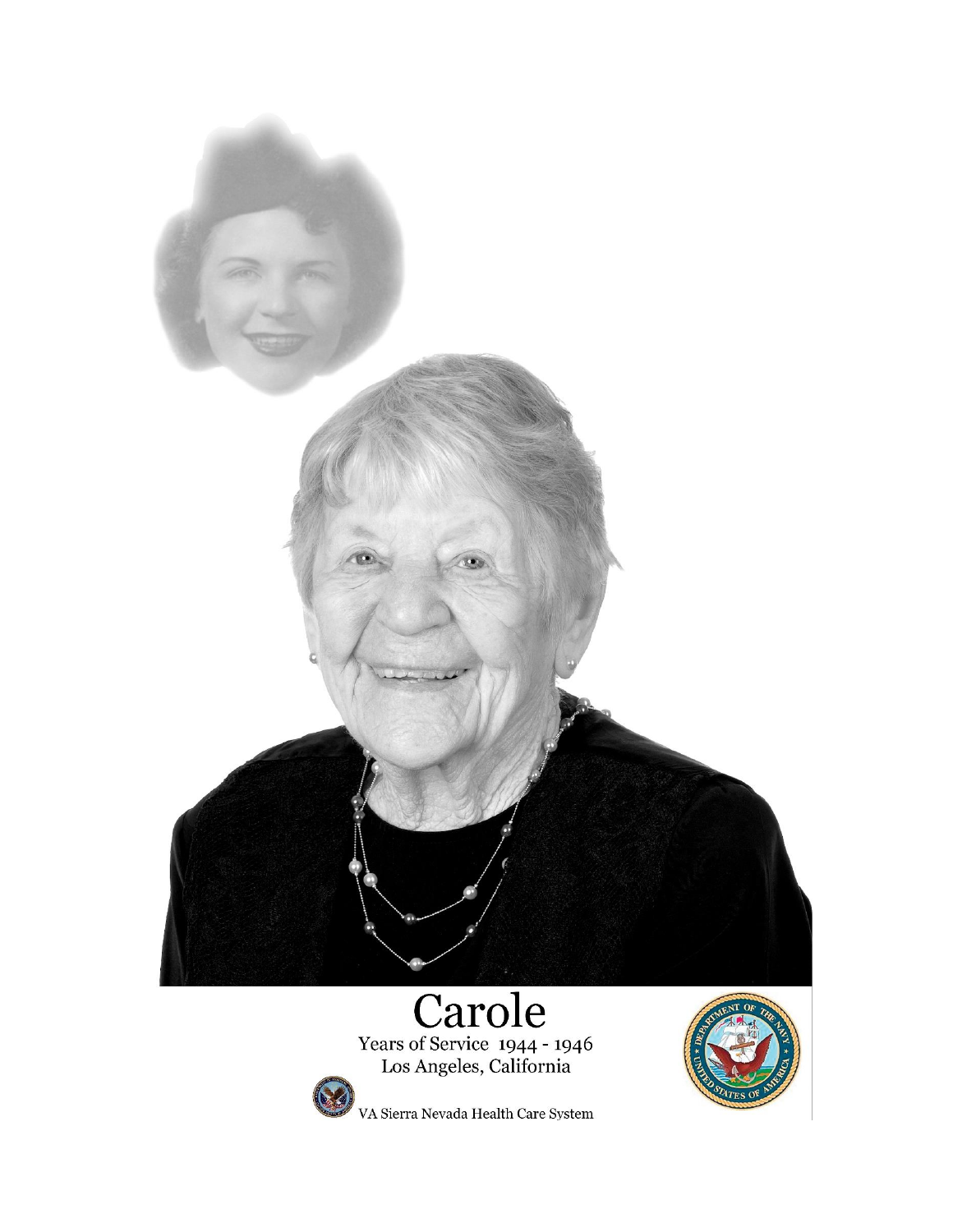

# **My Life My Story**



# **CAROLE**



# **UNITED STATES NAVY**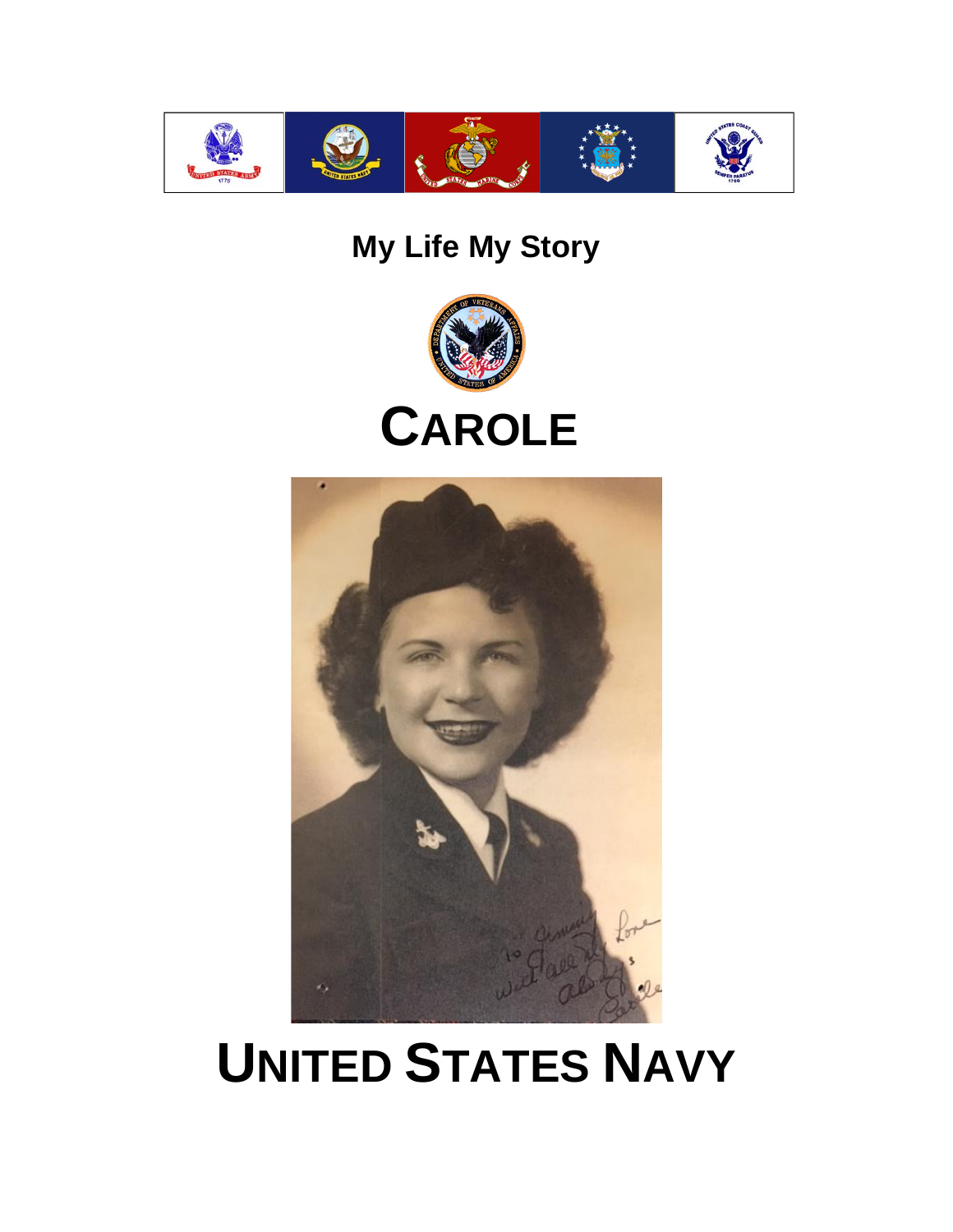

I was born in southern California in 1924. I was an only child. My whole life was about "What are we going to do with Carole?" I am still asking, "What am I going to do with Carole?"

My life was about as happy as could be until I was about eleven years old. My parents decided to get a divorce. That was a bummer. After my parents divorced, I ended up living with my father and a housekeeper.

I went to high school at John Marshall High School in Los Angeles. My father

had me all signed up to go over to Occidental College. But as it happens, the Air Force had a base in Burbank, and the P-38 pilots were there. Well, they were the ones to find, and I found one.

I met my husband, Mark. He was a first lieutenant in the Army Air Corps. We married four months after we met. I was nineteen and worked for the So Cal Gas Company doing IBM work. We got married in Santa Monica, California in December 1943. He had to ship out right away. He died in May 1944. We weren't even married six months when they turned up at my office with a telegram. That was awful!

I transferred and worked at the Army General Office doing IBM work and running the machines. One of the girls had a husband who was a Marine. She said, "I really want to join the Marines," but she didn't have a car. I said, "That is ok, I will take you".

We go to the recruiting office. We get there, and there was the handsomest chief you'd ever saw in your life. He said, "Hello ladies."



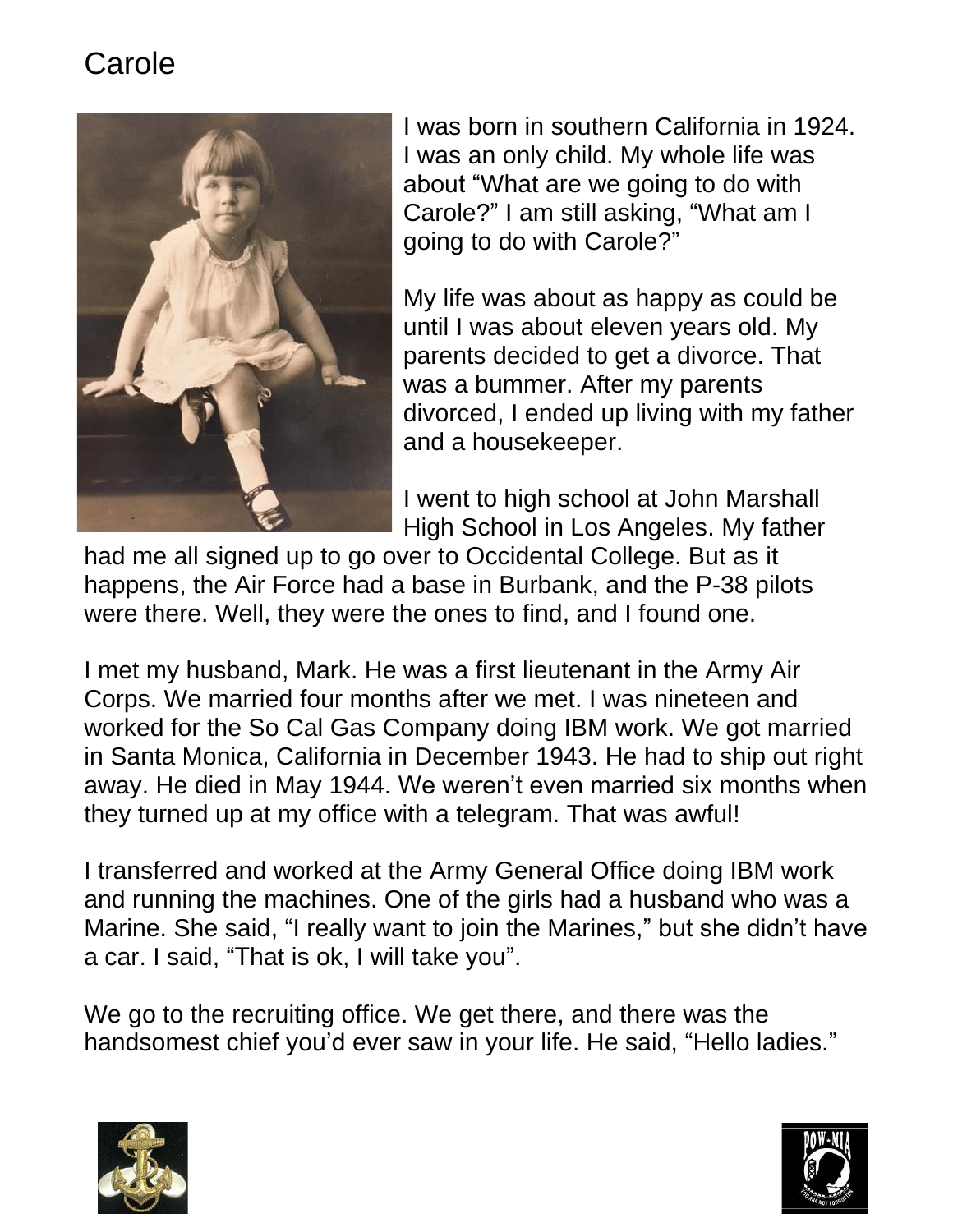By the time we got out of there, I was a Wave, and she had changed her mind completely. I was just taking her down there. I didn't plan to sign up at all. He had convinced me to join, and I wasn't a bit sorry.

I was twenty years old when I joined the Navy in 1944. I did one clever thing. I said, "I don't want to do what I am doing now. I want to go in the hospital corps. I want to save a life." That's what I did. I became a corpsman which was fun and games.

During November 1944, I went to basic at Hunter College in New York. Boot camp was a shocker. In November, it was colder than heck. I was from California. They said to bring a warm coat. What I called a warm coat was a nice little powder blue coat which they called a spring coat.



I will never forget it. I thought I was going to freeze. I darned near died.



We had to go out and march in the snow, a hideous experience. We all went in a group to New York City. We went to the Empire State building and talked to the boys. I talked to this really cute boy, a French sailor. I didn't even know the French had a Navy till I met him.



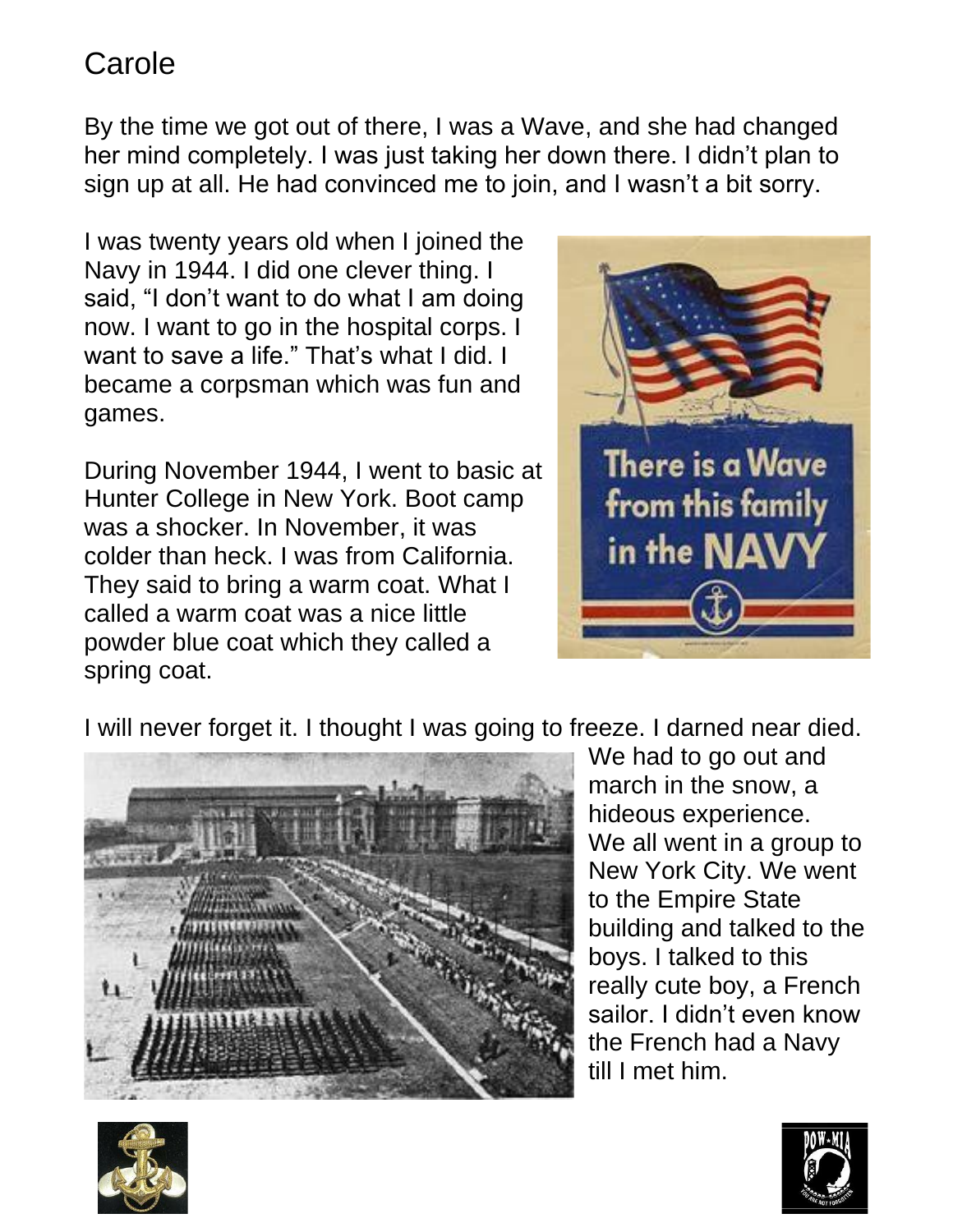I went to Corps School at Bethesda. I think it was the National Naval Group Medical Hospital. Now, I think, it is Walter Reed Hospital. A big, beautiful hospital. After school they said, "Where do you want to go?" I decided that the east coast wasn't my style. I wanted to go to the beach. They sent me to Long Beach, California. That is where I was the rest of the time I was in the Navy.

Naval Hospital Long Beach was a unique experience. I wore a nice little wrap-around seersucker dress, regular hose, and flats. I worked hard. I mainly processed the paperwork for the lab; but if there was a bed to be raised, I did that too.

Back then, to raise the bed, you used a wooden stick to raise the head of the bed. The patient had to grab hold of me and then, I had to lift the back of the bed up. I weighed less than a hundred pounds. Boy, that was interesting. Now, they just push a button when they want to raise the bed.



I got all these American prisoner of war guys. They had been in the Japanese prison camps. They came off the hospital ships. They all had wounds. They were repatriated.

As I look back at Long Beach Hospital, it was really for the mental patients. You know now, they have

fancy names for it; but the bottom line is, the war wasn't meant for American boys. It really wasn't. The hospital had many neuro-psychiatric wards. Yeah, even a locked ward, but I never worked there.

The American prisoners were such fun. They taught me to count to 10 in Japanese. We played a lot of ping-pong. They would tell jokes about stuff that happened while they were imprisoned that only they understood.



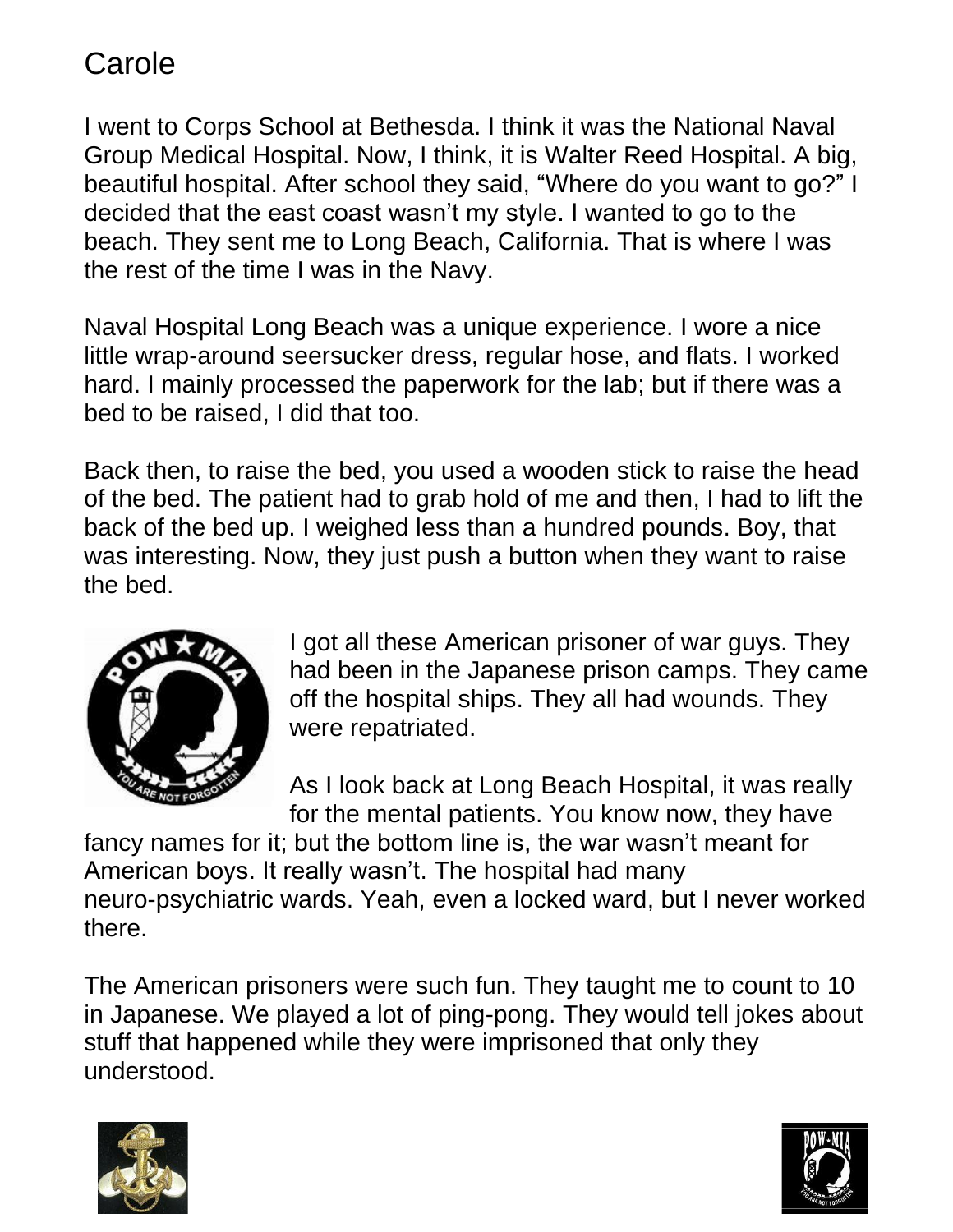They were so happy to be back. Their attitude was they could do almost anything they wanted because what could the Navy do to them now.

They had never seen a Wave. We were like queens. They couldn't imagine a girl sailor. Well at Long Beach, there were 3000 sailors and 150 Waves. It was an experience. Some of the Marines were taken prisoner the first day of the war. They were at the embassy when they were taken and imprisoned. They weren't kids anymore either. I remember a couple of them had wives, and I just imagined the adjustment.

In the hospital, there were the wards, the labs, the PX, and a coffee shop. It was my job to take all the urine specimens to the lab. I had this wooden box with a handle; it was like what the milkman carried. I had all the blue bottles and a few boxes.

All the boys were squatted down against the wall waiting as they do. They would all yell "Hi" and whistle at me as I hippidy-hopped on down the hall. I learned to carry that off very well.

On the way back, I would stop in at the coffee shop and say, "What's going on?" That's where I met my husband. He



was very handsome. He asked if I wanted to shoot a little pool. I said, "Sure." That was the beginning of sixty-three years together.



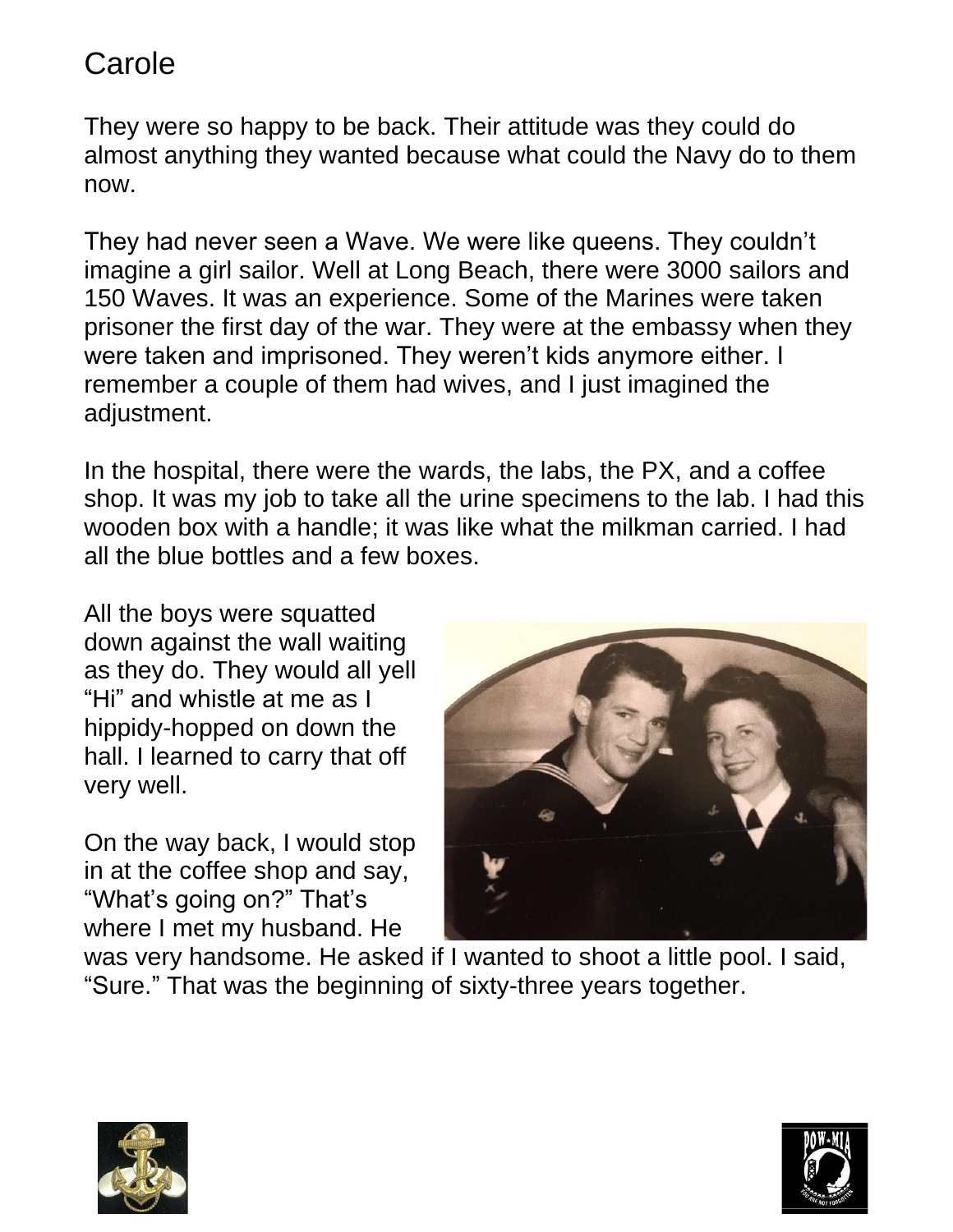

We started dating and then, we both got out of the Navy. What do they call it, "Courtesy of the government?" I was a pharmacist mate third class when I got out. I confess, I wasn't too ambitious, so I didn't take many tests. My husband was a gunners mate second class.



We got out and got married in Las Vegas in the old courthouse in 1946. We were going to go to college. We went up to Santa Barbara but after about six months or maybe one semester, I was burned out. I didn't fit in at all. Got all the little college girls there. Here I was already a widow and newly married. I wasn't comfortable.

As luck would have it, my uncle was working down at Technicolor Motion Picture Company. My uncle said, "Well Jimmie, there is a strike; and when we go back to work, some of them aren't coming



back. If you want a job, go, and apply. The union was a toughie, but he applied. He was there for over twenty years. He worked in the lab at Technicolor, processing film. It sounds glamourous. We bought a little house in San Fernando Valley. In those days, you worked at Lockheed or in Hollywood.

The worst thing that happened to us was our little girl died when she was two and half. I had two girls and one boy. They are all gone now.

I thoroughly enjoyed my kids. I feel sorry; I don't like the way the world has gone. I think some women got off on the wrong foot when they wanted to be treated like men. They don't get the thrill of playing with their baby on a daily basis. You know, I feel they are missing out. I got to stay home with my kids when they were little.



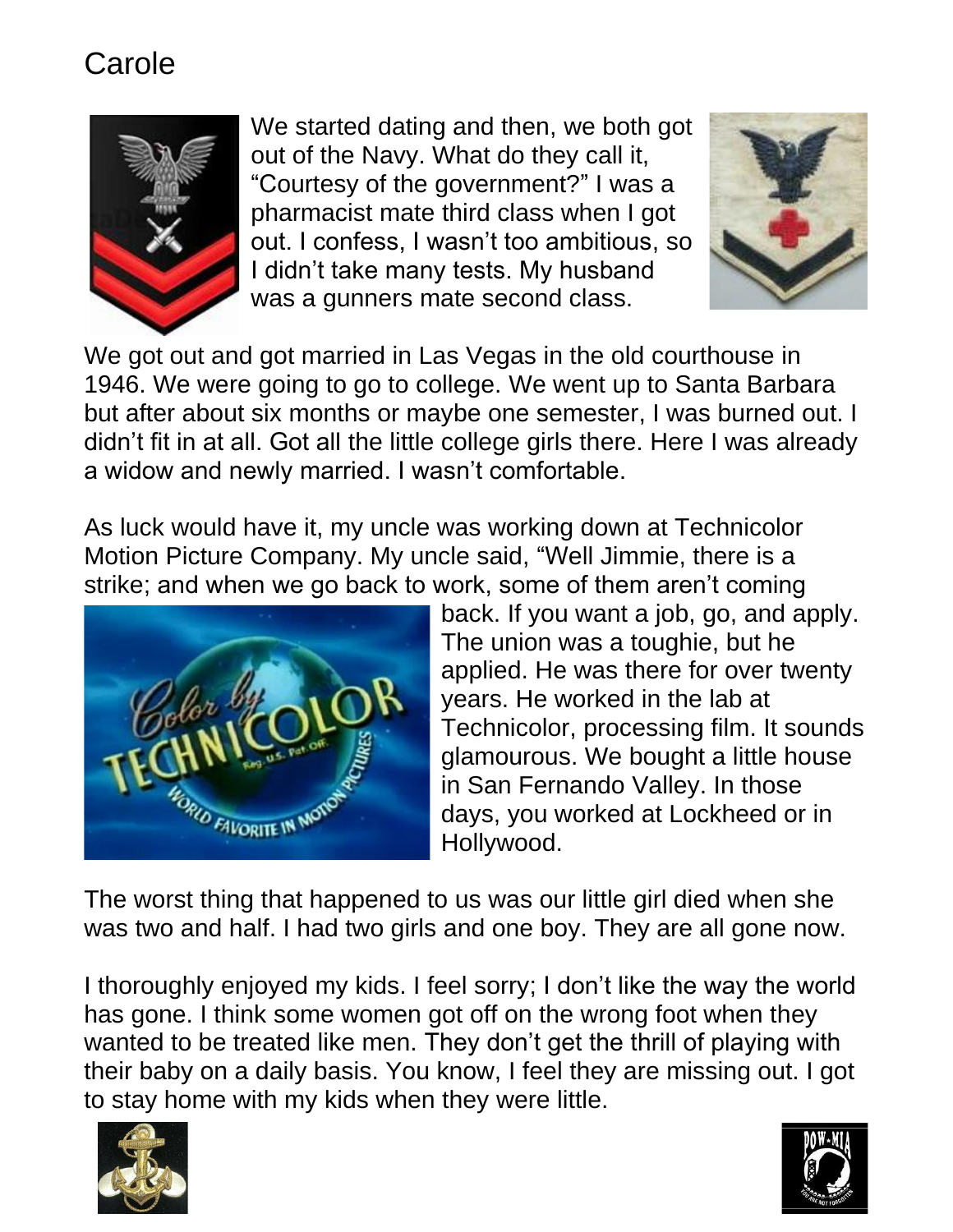When my son was about twelve, I said to Jimmy, "Why don't you and Marty go do a pack trip on a horse." My husband takes our son and goes on the pack trip. He comes back and says, "Carole, that was the most beautiful place I have ever stayed in my life. The guy wants to sell it." I said, "Let's buy it." My husband said, "You are going to love it." I went up and looked at it.



It was a ram-shackled place, but we bought it. We ended up with a string of eleven horses and two mules, and we didn't know the front end from the back end of a horse. My husband wanted to know what the heck a fetlock was. Jimmy was a very handsome cowboy.

Somehow, we ran the Durrwood Pack Station for three years. It was an adventure. We did everything. We had bad luck with the cook. He would get drunk, and I would have to get the fire going and cook the food. It was a comedy in 1963.

Durrwood was on a forest service lease. Anyway, a big flood came and wiped out everything and put us out of business.

We moved back to the San Fernando Valley where we still had a house. We were sick and tired of living in the city and wanted to get out of there, so we moved up to Kernville in Kern Valley where we built a house. Our son graduated from Kern Valley High School, and our daughter got married.



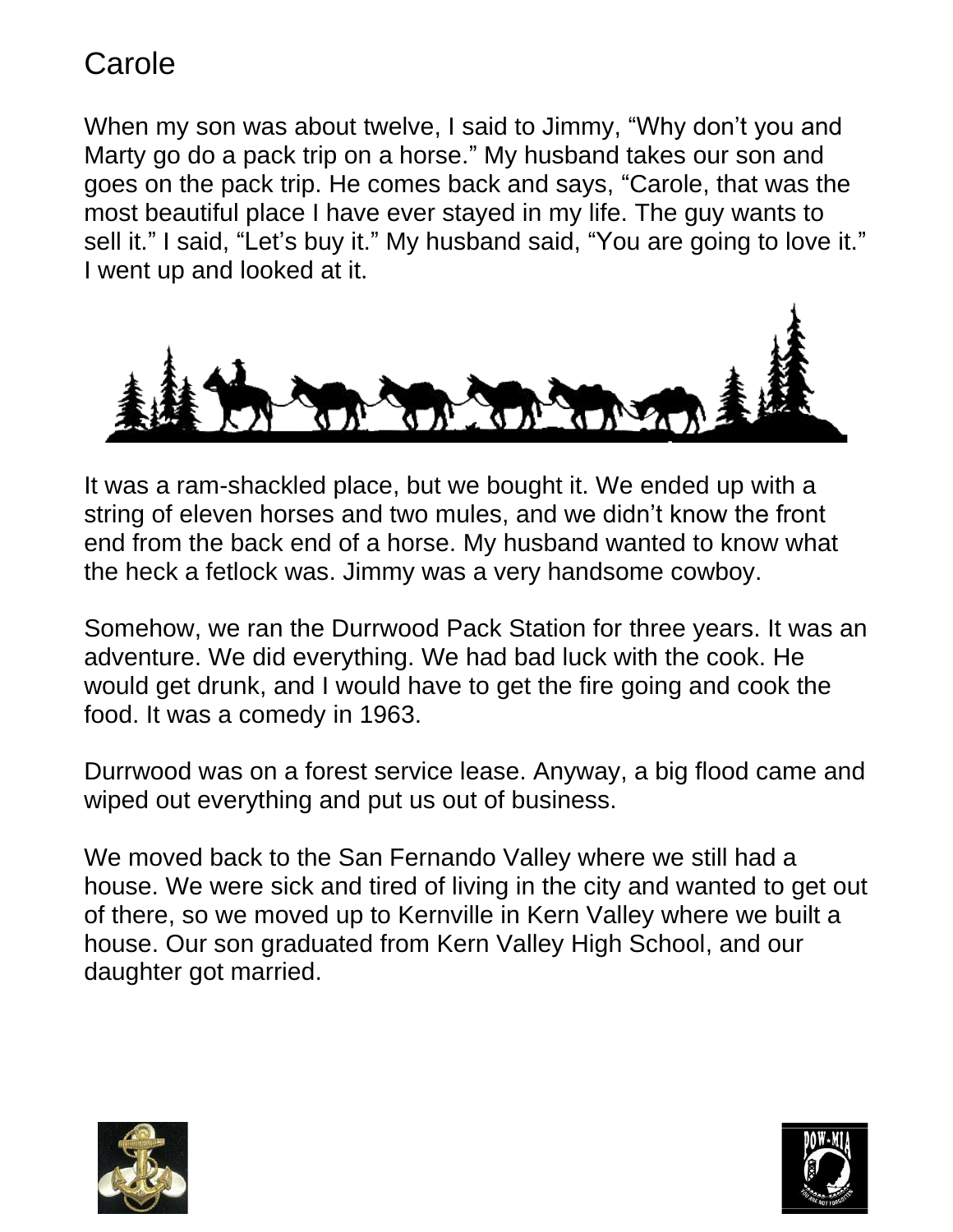I decided to get a job. I took the test and got the job of librarian. I don't have a library science degree, but I was the librarian in that town for fifteen years. I liked running the library. The school kids all knew me. I even had a little vase that says, "Carole, from the 6<sup>th</sup> grade."

I would say, "If you can find your way around this library, you can find your way around any library because they are all the same." It was kind of a gathering place. Kernville had some interesting retirees.

My husband took a test to drive the patrol boat on Lake Isabelle. He went down and applied, and they hired him. He had to go to the police academy. He was an old guy of fifty. He was the oldest guy that had ever been through the police academy in Bakersfield. He drove the patrol boat, and I ran the library. We had high profile jobs, and we had to behave ourselves.

One funny thing we did, since we were high profile, was if we wanted to get away, we would go to Tonopah, Nevada. Everyone would say, "Nobody goes to Tonopah, Carole." I'd say, "We do."

Once, we went to Tonopah for New Year's Eve and also to Beatty to gamble at the Exchange Club. That was fun. We would also play golf in Death Valley.

Before I learned to play golf, either my husband would be in a snit because I wouldn't play, or I would sit in the hotel and be mad. So, I thought, "Learn to play golf, you dimwit." I learned to play, and I wasn't that bad.

While I was at the library, I met a couple that came in to look at the Atlas. She said that they had been all around the world. They traveled on freighters. The freighters are all bulk carrying ships. You had to be gone thirty-one days. She told me who to call.



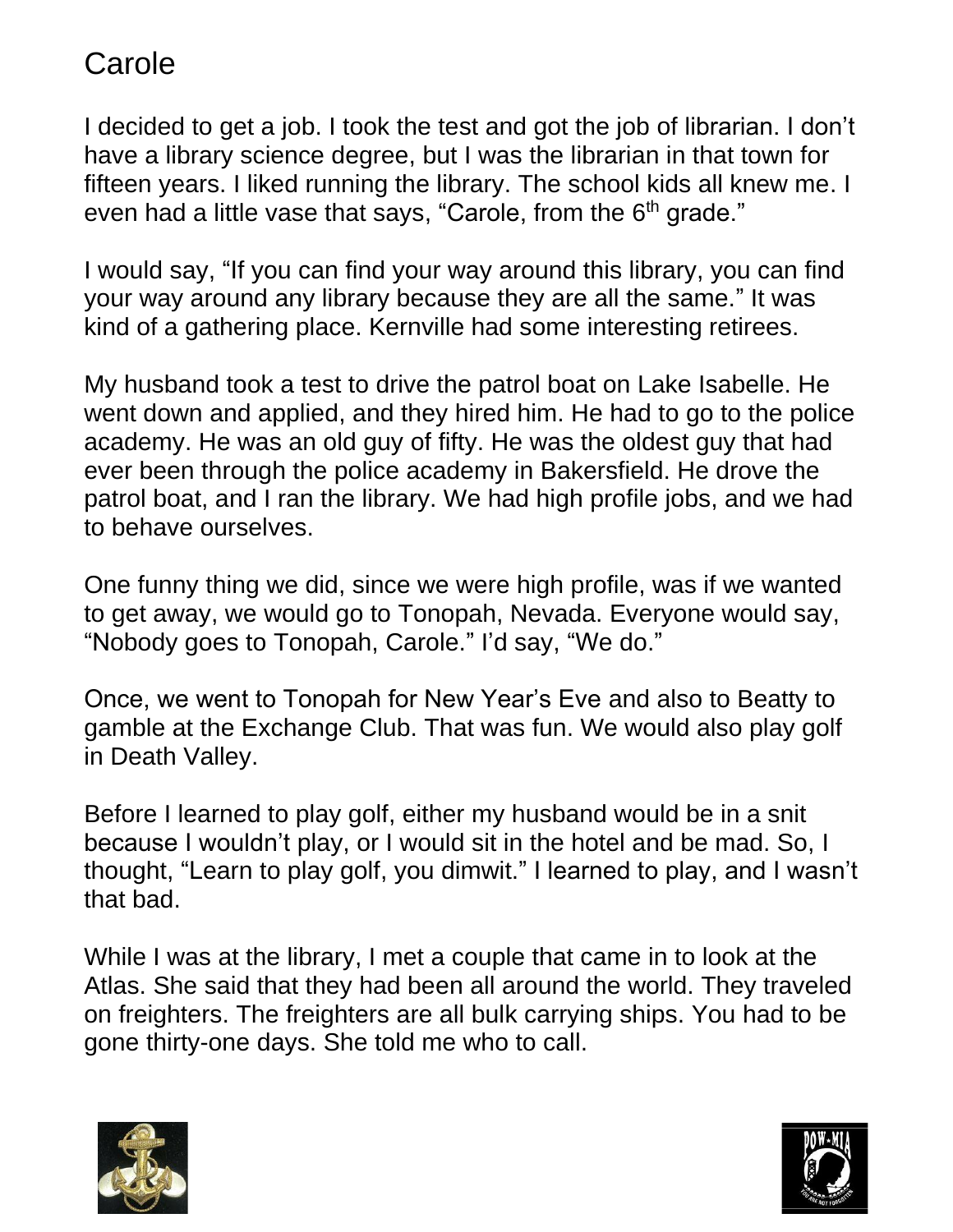We went on seven freighter trips. One, we flew out of Montreal, and we went across the Atlantic and stopped in Newfoundland. Then, we went to Athens and all around.

The ship was our hotel. It was fascinating because they only carry about eight people plus the crew.



All the freighters had a bar. There is one for the passengers, one for the crew, and one for the officers. We ate with the officers, the steward, the engineer, and the first mate. I learned to drink red wine. On the table was a pitcher of water and a pitcher of red wine. They diluted their wine with water. To this day, I still put ice in my red wine.

The accommodations were lovely, just beautiful. We would have a bedroom, a sitting room, and a bathroom. It usually cost one hundred dollars per person per day. We were treated well. If you didn't behave, they could just put you off. "Goodbye." That was the way it was.

We went to the Mediterranean, Australia, New Zealand, Holland. We also went to Rotterdam, maybe at that time the biggest port in the world. Miles of shipping going in and out of there.

Anyway, on that trip, we started back; I remember, my son was working in Washington, DC. The captain said, "Instead of going right back to Savannah where you got on, we are going to South America and up the Amazon River." Off we go to Brazil. We also crossed the International dateline. That was fun, very impressive.



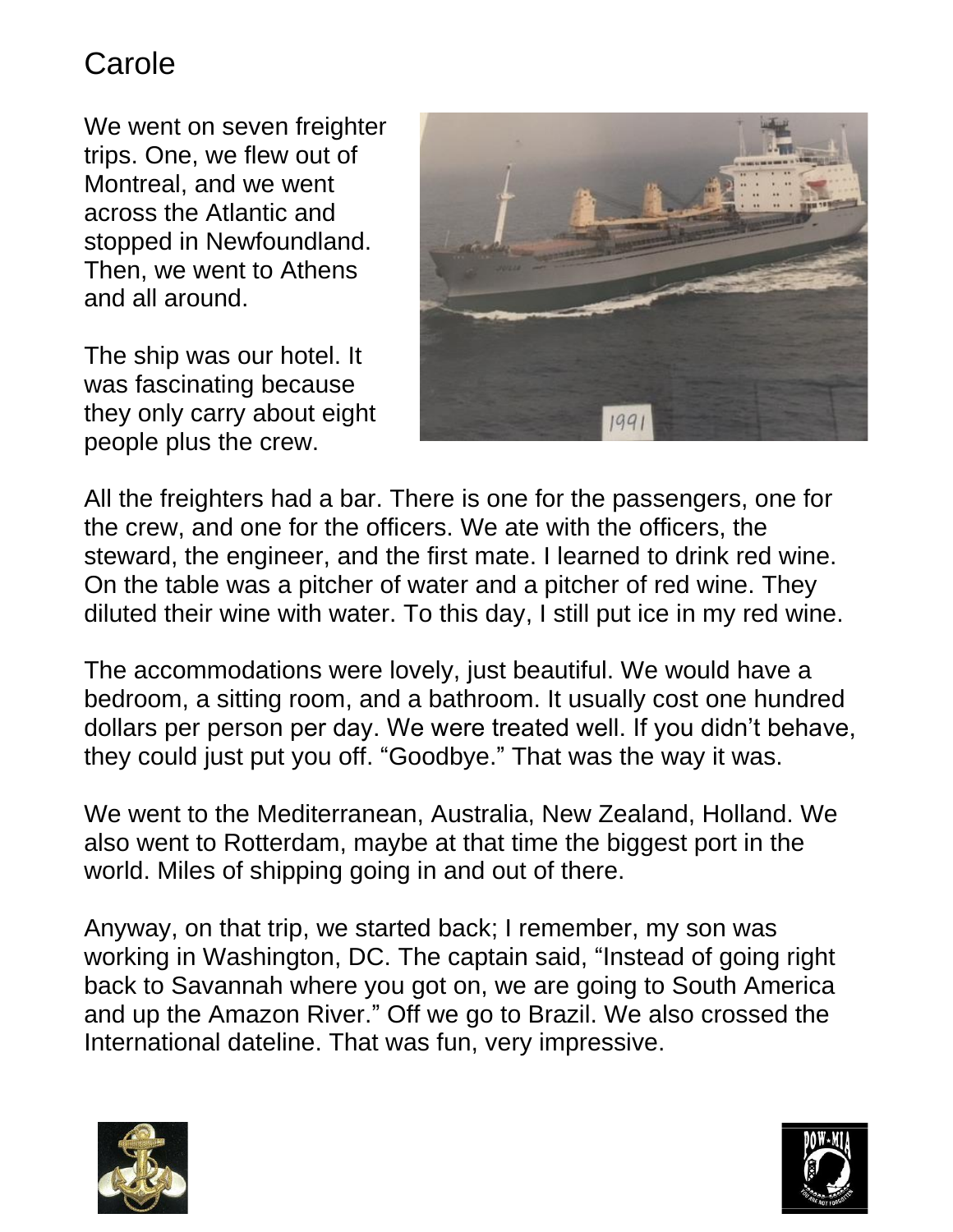

One of our last trips was to the Parthenon. We were on a car carrier with ten stories of cars. We were on the third story. You couldn't believe all the cars stacked up on every deck.

We ended up on Greece, and I got to go to Athens again. We hired a cab and went to the Parthenon and all the good stuff. It was so hot. How could I be inspired in all that heat?

Later, we ended up getting a trailer and drove up to Canada. Everyone was buying bigger campers, but we bought a smaller one. We went up through Idaho. We camped up there several times.

My husband loved eastern Canada. We would fly into Detroit and then, we'd take a train to Quebec. We would stay in old town Quebec. That was fascinating.

When we finally retired, we ended up in Weaverville, California. We built a little house right there on the Trinity River. We knew we wouldn't last there forever. It was great though.

Later, we bought a house between Colfax and Auburn, California. We lived there till Jimmy died. Men like to die in their own house. I was very happy to be able to take care of him. I gave him the best care that money could buy. Believe me, better than money can buy. We loved that house.

After Jimmy died, I moved to Reno. Jimmy and I had discussed it. He knew he was going to die. I loved my house, but I couldn't stay there after Jimmy was gone. I just couldn't do it.